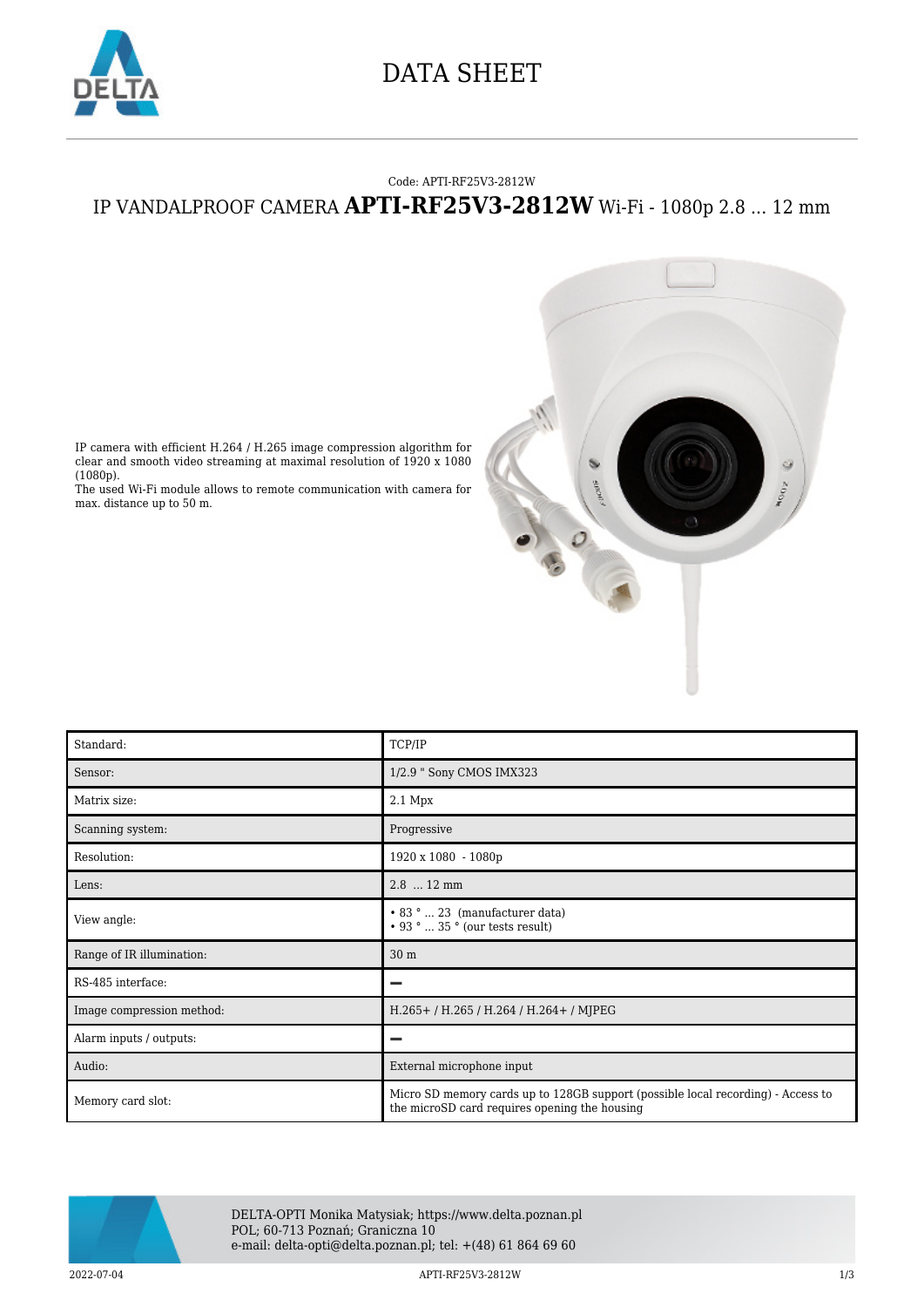

# DATA SHEET

| Main stream frame rate:        | 30 fps @ 1080p                                                                                                                                                                                                                                                                                                                                                                                                                                                                                                           |
|--------------------------------|--------------------------------------------------------------------------------------------------------------------------------------------------------------------------------------------------------------------------------------------------------------------------------------------------------------------------------------------------------------------------------------------------------------------------------------------------------------------------------------------------------------------------|
| Network interface:             | $\cdot$ 10/100 Base-T (RJ-45)<br>• Wi-Fi: $802.11n/g/b$                                                                                                                                                                                                                                                                                                                                                                                                                                                                  |
| Network protocols:             | TCP/IP, UDP, ICMP, HTTP, HTTPS, FTP, DHCP, DNS, DDNS, RTP, RTSP, RTCP, NTP,<br><b>SMTP</b>                                                                                                                                                                                                                                                                                                                                                                                                                               |
| <b>WEB</b> Server:             | Built-in                                                                                                                                                                                                                                                                                                                                                                                                                                                                                                                 |
| Max. number of on-line users:  | $6\phantom{.}6$                                                                                                                                                                                                                                                                                                                                                                                                                                                                                                          |
| ONVIF:                         | 2.4                                                                                                                                                                                                                                                                                                                                                                                                                                                                                                                      |
| Mobile phones support:         | Port no.: 80 or access by a cloud (P2P)<br>• Android: Free application BitVision<br>• iOS (iPhone): Free application BitVision                                                                                                                                                                                                                                                                                                                                                                                           |
| Default admin user / password: | admin / admin                                                                                                                                                                                                                                                                                                                                                                                                                                                                                                            |
| Default IP address:            | 192.168.1.168                                                                                                                                                                                                                                                                                                                                                                                                                                                                                                            |
| Web browser access ports:      | 80                                                                                                                                                                                                                                                                                                                                                                                                                                                                                                                       |
| PC client access ports:        | 80                                                                                                                                                                                                                                                                                                                                                                                                                                                                                                                       |
| Mobile client access ports:    | 80                                                                                                                                                                                                                                                                                                                                                                                                                                                                                                                       |
| Port ONVIF:                    | 80                                                                                                                                                                                                                                                                                                                                                                                                                                                                                                                       |
| <b>RTSP URL:</b>               | rtsp://user:password@ip_address:80/0 - Main stream<br>rtsp://user:password@ip address:80/1 - Sub stream<br>rtsp://user:password@ip_address:80/2 - Sub stream 2                                                                                                                                                                                                                                                                                                                                                           |
| Main features:                 | • 3D-DNR - Digital Noise Reduction<br>• D-WDR - Wide Dynamic Range<br>• ROI - improve the quality of selected parts of image<br>• F-DNR (Defog) - Reduction of image noise caused by precipitation<br>• Flicker Control - The technology eliminates the tiring eyes flickering image effect<br>• BLC - Back Light Compensation<br>• ICR - Movable InfraRed filter<br>• RESET button<br>• Possibility to change the resolution, quality and bit rate<br>• Motion Detection<br>• Image analysis<br>• Mirror - Mirror image |
| Power supply:                  | 12 V DC / 460 mA                                                                                                                                                                                                                                                                                                                                                                                                                                                                                                         |
| Power consumption:             | $\leq$ 5.5 W                                                                                                                                                                                                                                                                                                                                                                                                                                                                                                             |
| Housing:                       | Dome, Plastic / Metal                                                                                                                                                                                                                                                                                                                                                                                                                                                                                                    |
| Vandal-proof:                  | ✓                                                                                                                                                                                                                                                                                                                                                                                                                                                                                                                        |
| "Index of Protection":         | IP <sub>66</sub>                                                                                                                                                                                                                                                                                                                                                                                                                                                                                                         |
| Color:                         | White                                                                                                                                                                                                                                                                                                                                                                                                                                                                                                                    |
| Operation temp:                | $-30 °C  60 °C$                                                                                                                                                                                                                                                                                                                                                                                                                                                                                                          |
| Weight:                        | $0.48$ kg                                                                                                                                                                                                                                                                                                                                                                                                                                                                                                                |
| Dimensions:                    | Ø 120 x 105 mm                                                                                                                                                                                                                                                                                                                                                                                                                                                                                                           |
| Supported languages:           | Polish, English, Bulgarian, Czech, French, Spanish, Dutch, German, Portuguese,<br>Russian, Turkish, Italian                                                                                                                                                                                                                                                                                                                                                                                                              |



DELTA-OPTI Monika Matysiak; https://www.delta.poznan.pl POL; 60-713 Poznań; Graniczna 10 e-mail: delta-opti@delta.poznan.pl; tel: +(48) 61 864 69 60

2022-07-04 APTI-RF25V3-2812W 2/3